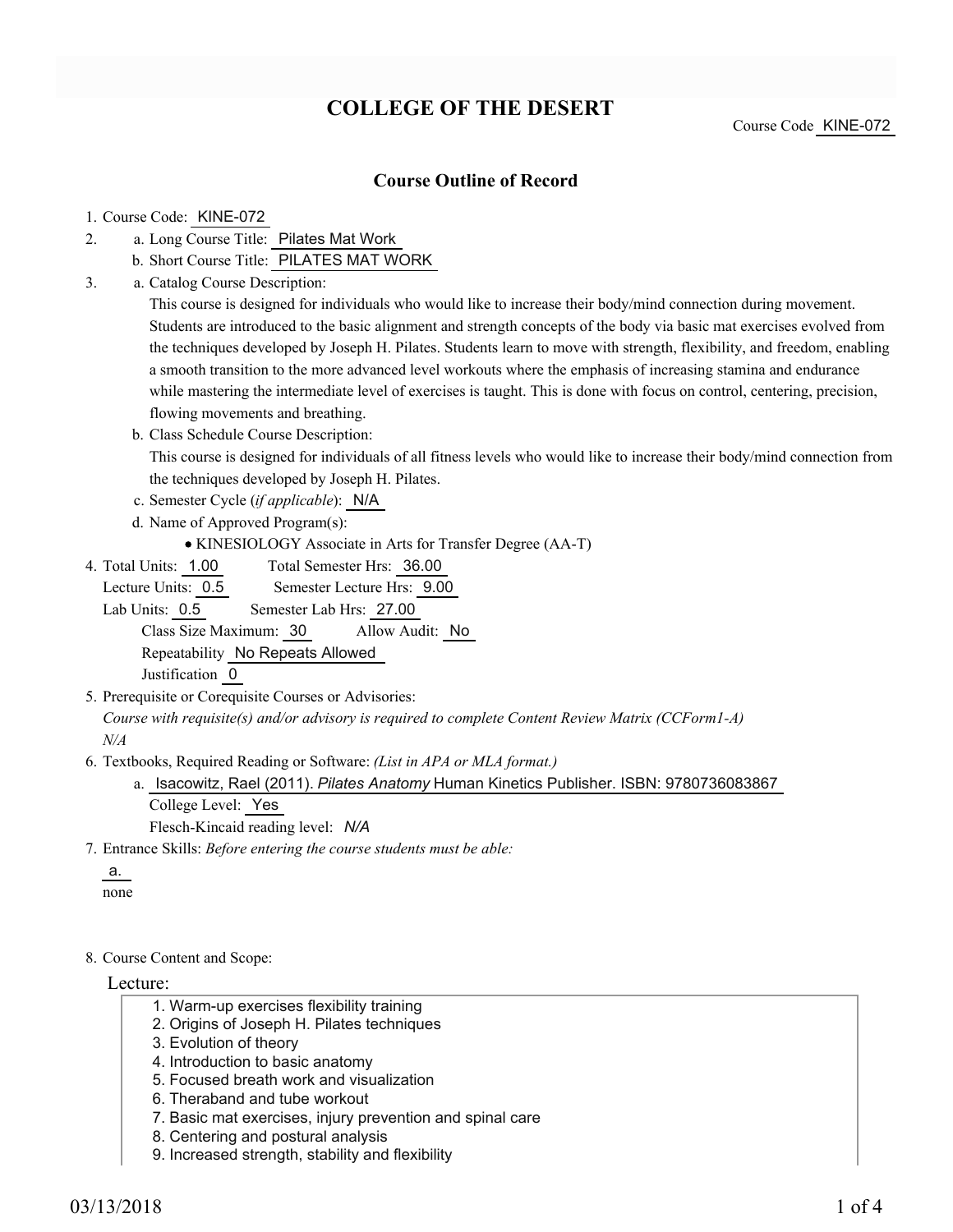## KINE 072-Pilates Mat Work

- 10. Gait evaluation
- 11. Progressive programming to enhance muscular strength, endurance and core strength

Lab: *(if the "Lab Hours" is greater than zero this is required)*

Warm-up exercises/flexibility training Specialized core strengthing exercises Prop workout Basic mat exercises, injury prevention and spinal care Hamstring, and lower back flexibility analysis Injury analysis and program development

9. Course Student Learning Outcomes:

1.

Perform, with an increasing degree of proficiency, elementary fitness activities that demonstrate measurable improvements in coordination, aerobic capacity, muscular strength and overall flexibility.

2.

Demonstrate an understanding of the relationship between fitness, nutrition and weight management.

3.

Identify those health habits associated with optimum wellness and physical well-being.

4.

Personal growth and development and the integration of mind/body/spirit connection.

- 10. Course Objectives: Upon completion of this course, students will be able to:
	- a. Understand the importance of form, alignment and efficiency of movement
	- b. Demonstrate the connection between breathing, posture, and alignment
	- c. Develop increased mind/body interaction while focusing on correct form to prevent injury and rehabilitate prior injuries.
- 11. Methods of Instruction: *(Integration: Elements should validate parallel course outline elements)* 
	- a. Activity
	- b. Discussion
	- c. Individualized Study
	- d. Lecture
	- e. Participation
	- f. Self-exploration
	- g. Technology-based instruction

### Other Methods:

Introduction to basic anatomy Assignments, BMI, Energy Balance Equation and THR, Calorie needs assessment

12. Assignments: (List samples of specific activities/assignments students are expected to complete both in and outside of class.) In Class Hours: 36.00

Outside Class Hours: 18.00

a. In-class Assignments

- 1. Personal fitness testing
- 2. Partner and group evaluation
- 3. Personal individualized reflection
- b. Out-of-class Assignments
	- 1. Reading assignments with written reports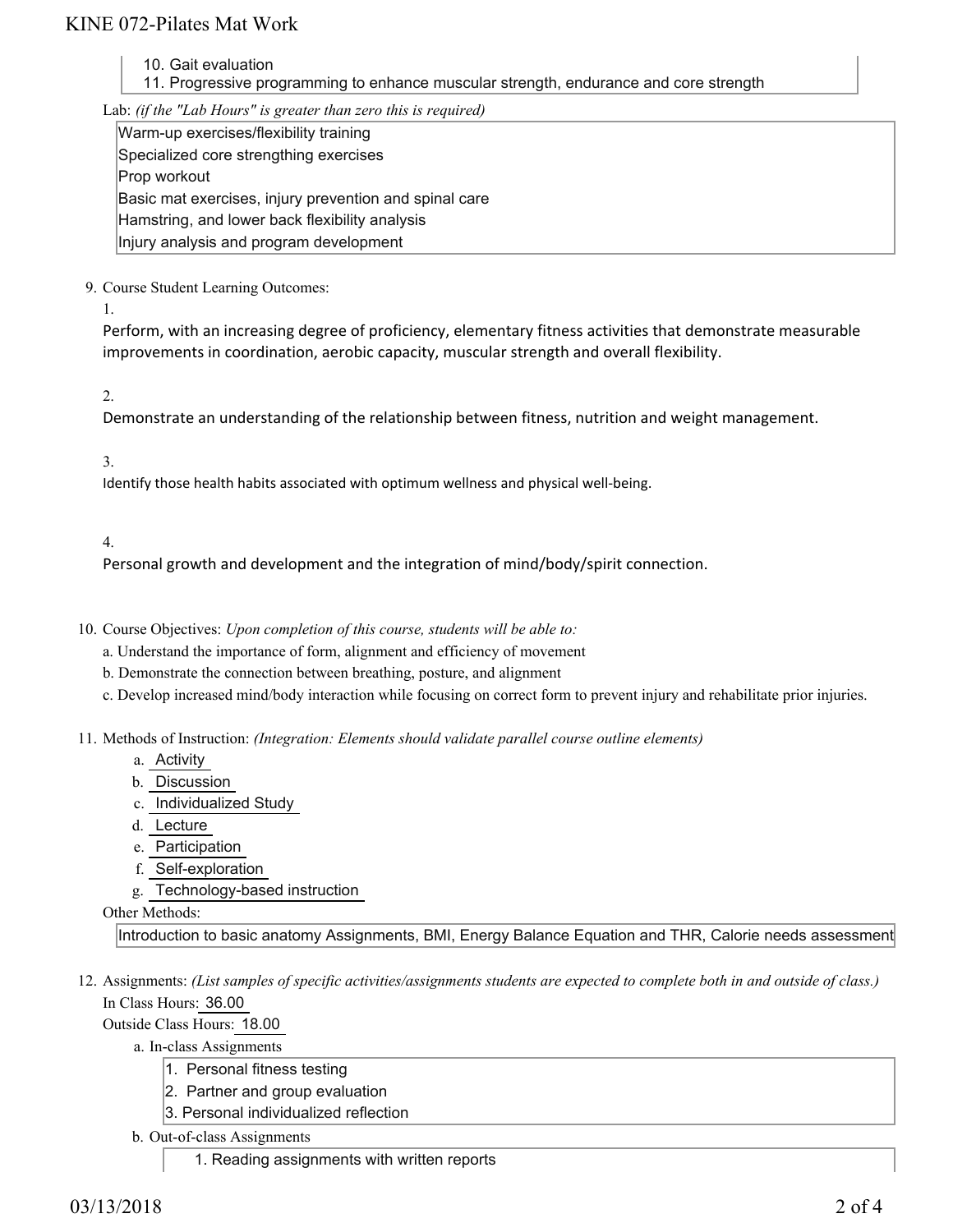## KINE 072-Pilates Mat Work

- 2. Research current and past pilates research
- 3. Keeping a journal of personal thoughts, impressions and observations of progress and challenges
- 4. Personal pilates program design

13. Methods of Evaluating Student Progress: The student will demonstrate proficiency by:

- Written homework
- Critiques
- Self-paced testing
- Field/physical activity observations
- Presentations/student demonstration observations
- Self/peer assessment and portfolio evaluation
- Student participation/contribution
- 14. Methods of Evaluating: Additional Assessment Information:

a. Written assignments (fitness journals, article critiques). b. Computation (training heart rate, basal metabolic rate, calorie charts, and overall fat, protein and carbohydrate readings.) c. Skill demonstrations. d. Multiple choice exams. e. Participation

15. Need/Purpose/Rationale -- All courses must meet one or more CCC missions.

PO-GE C5 – Personal Growth and Development

Exhibit habits of intellectual exploration, personal responsibility, and well being.

IO - Personal and Professional Development Demonstrate an understanding of ethical issues to make sound judgments and decisions.

| 16. Comparable Transfer Course                                                                                                                                                                                                                                                                                                                             |                    |                                                                                                                            |                      |                     |
|------------------------------------------------------------------------------------------------------------------------------------------------------------------------------------------------------------------------------------------------------------------------------------------------------------------------------------------------------------|--------------------|----------------------------------------------------------------------------------------------------------------------------|----------------------|---------------------|
| <b>University System</b>                                                                                                                                                                                                                                                                                                                                   | Campus             | <b>Course Number</b>                                                                                                       | <b>Course Title</b>  | <b>Catalog Year</b> |
| 17. Special Materials and/or Equipment Required of Students:                                                                                                                                                                                                                                                                                               |                    |                                                                                                                            |                      |                     |
| Yoga Mat                                                                                                                                                                                                                                                                                                                                                   |                    |                                                                                                                            |                      |                     |
| <sup>18.</sup> Materials Fees:                                                                                                                                                                                                                                                                                                                             | Required Material? |                                                                                                                            |                      |                     |
| <b>Material or Item</b>                                                                                                                                                                                                                                                                                                                                    |                    |                                                                                                                            | <b>Cost Per Unit</b> | <b>Total Cost</b>   |
| 19. Provide Reasons for the Substantial Modifications or New Course:                                                                                                                                                                                                                                                                                       |                    |                                                                                                                            |                      |                     |
| multipurpose room is to small for current class size<br>a. Cross-Listed Course (Enter Course Code): N/A<br>20.<br>21. Grading Method (choose one): Letter Grade Only                                                                                                                                                                                       |                    | b. Replacement Course (Enter original Course Code): PE-072                                                                 |                      |                     |
| 22. MIS Course Data Elements<br>a. Course Control Number [CB00]: CCC000255044<br>b. T.O.P. Code [CB03]: 83500.00 - Physical Education<br>c. Credit Status [CB04]: D - Credit - Degree Applicable<br>f. Vocational Status [CB09]: Not Occupational<br>g. Course Classification [CB11]: Y - Credit Course<br>h. Special Class Status [CB13]: N - Not Special |                    | d. Course Transfer Status [CB05]: A = Transfer to UC, CSU<br>e. Basic Skills Status [CB08]: $2N = Not basic skills course$ |                      |                     |